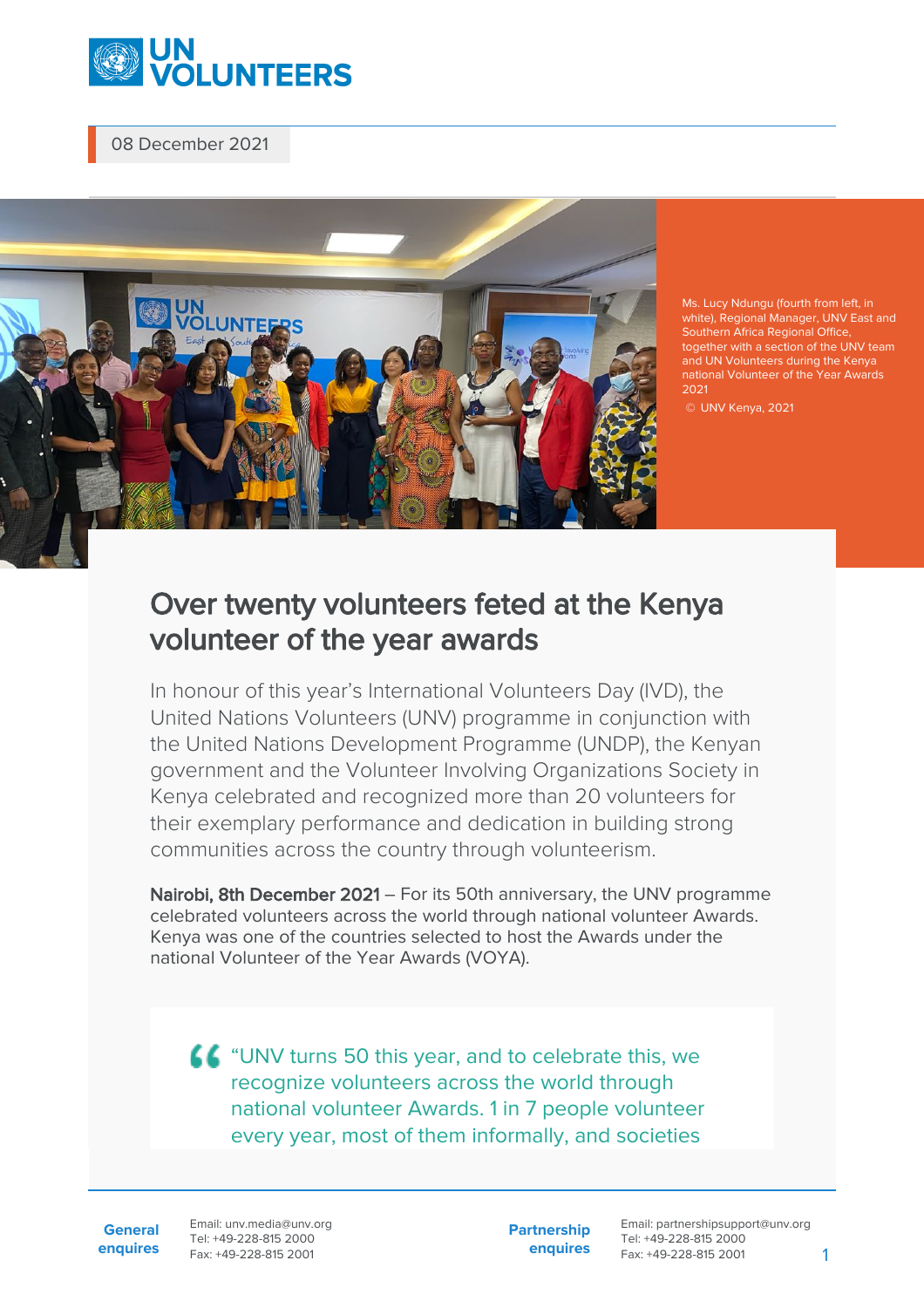

that support and encourage different forms of volunteering are generally wealthier and happier," -- Ms. Lucy Ndungu, Regional Manager for UNV East and Southern Africa Regional Office during the Awards

Under the theme: "Volunteer now for our common future," this year's IVD celebrations were also special because the UNV programme deployed more than 10,000 volunteers across the world for the first time in its 50-year history.

**66** "We are lucky to have the UNV programme. UN agencies and programmes benefit a lot from thousands of UN Volunteers' expertise and inspiration from a wide range of skills and expertise," -- Walid Badawi, the Resident Representative at UNDP Kenya during the Awards

"In fact, 80 per cent of these volunteers are from the global south, where development is most needed. In Kenya, we have more than 400 UN Volunteers supporting a wide range of programmes that directly benefit the people of Kenya," says Walid during the Awards.

Volunteers from the government, civil society, the community and different networks were selected from the following four thematic categories:

- Community engagement: Volunteers who were able to reach underserved communities at the community level and meaningfully engaged and created opportunities for the community members.
- Empowerment and gender inclusion: Volunteers who helped mainstream gender issues and contributed to the empowerment of marginalized groups (including people with disabilities etc.) to show how volunteering can help to reduce inequality gaps.
- Climate action: Volunteers who helped tackle climate change issues

**General**

**Partnership enquires**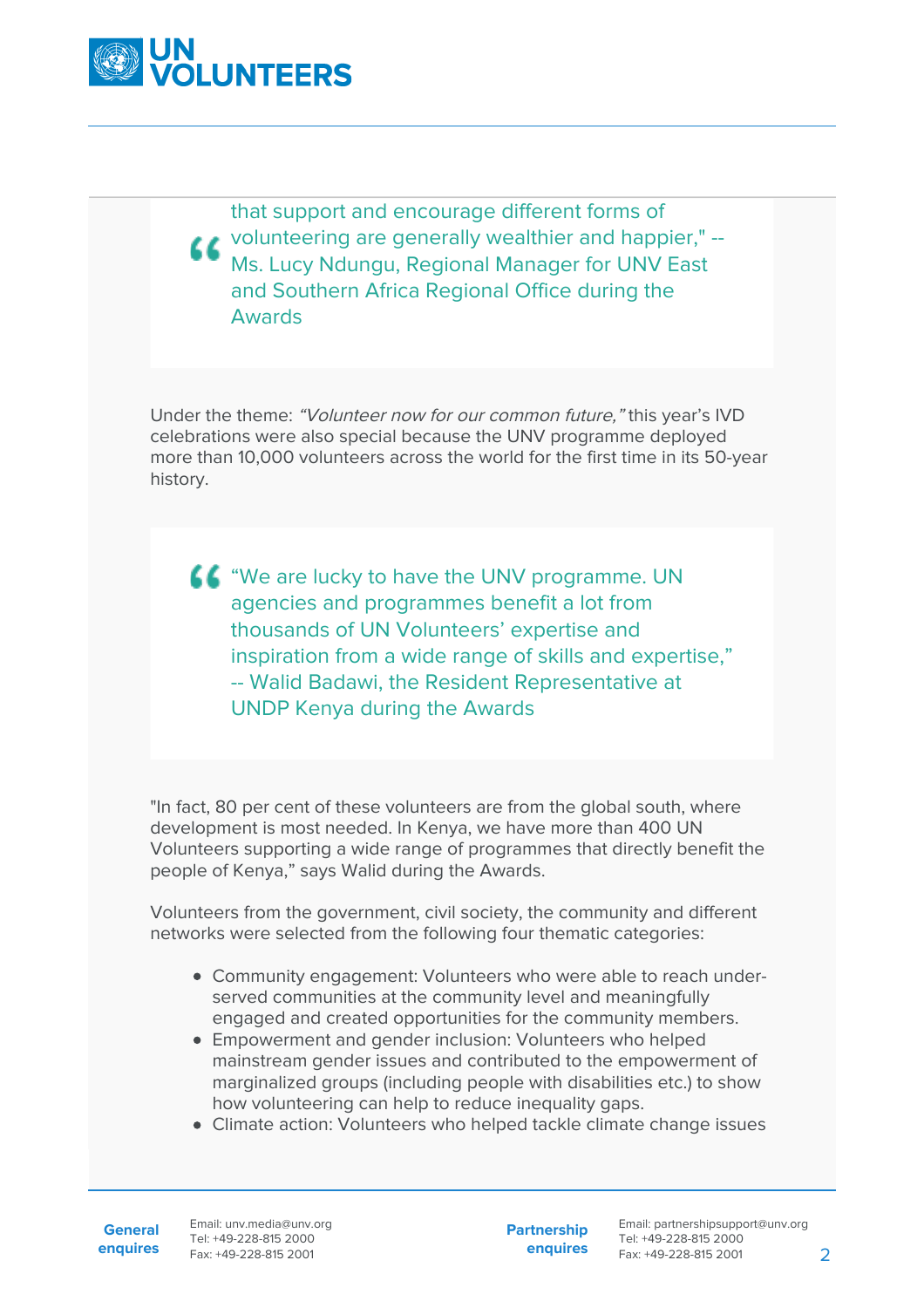

and particularly helped local communities adapt to the impacts of climate change.

COVID-19 response: Volunteers who supported the COVID-19 response efforts by the Kenya Government.

Additionally, UN Volunteers from the following categories were recognized: UN Community Volunteers, UN Refugee Volunteers, UN Youth Volunteer and UN Specialist Volunteers.

 $\triangle$  "I am extremely humbled and honoured to have received this award. I have been serving with UNDP Kenya for the last two years and it has been a great experience giving back to this beautiful country, Kenya," -- Christabel Chanda, UN Volunteer with UNDP Kenya; one of the Awardees who was recognized as the UN Specialist Volunteer of the Year.

Through the Awards, it is expected that the culture of volunteering will increasingly become integrated into government and institutional policies and practices in the country towards achieving [the Sustainable](https://sdgs.un.org/goals) [Development Goals](https://sdgs.un.org/goals) and building better communities.

For more information about UNV activities and current updates follow our social media platforms:

UNV East and Southern Africa Regional Office

- Twitter: [@UNV\\_ESARO](https://www.unv.org/www.twitter.com/unv_esaro)
- Facebook: [UNVESARO](https://www.unv.org/www.facebook.com/unvesaro)

UNV Kenya Office

- Twitter: [@UNVKenya](https://www.unv.org/www.twitter.com/unvkenya)
- Facebook: [UNVKenya](https://www.unv.org/www.facebook.com/unvkenya)